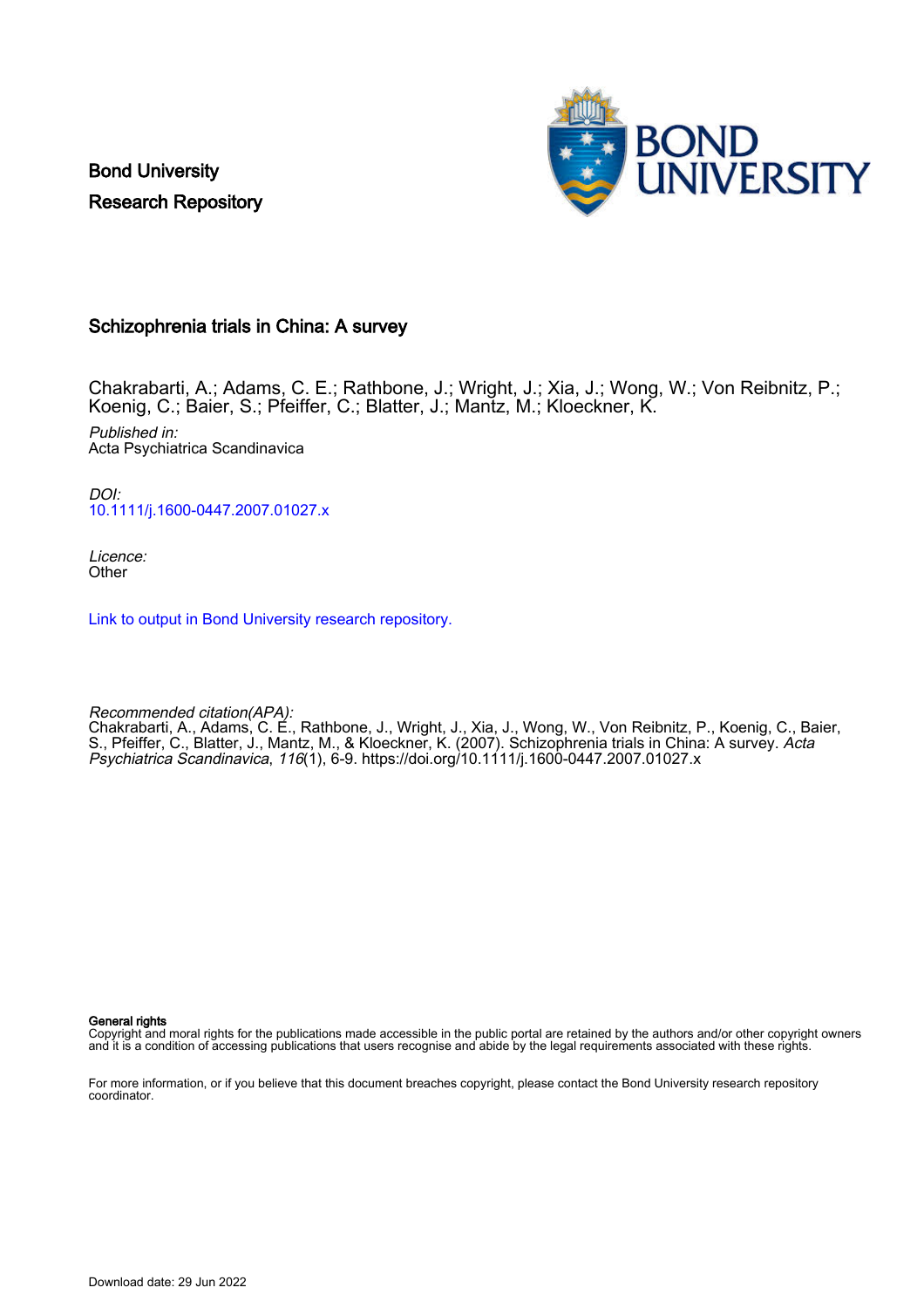## **Schizophrenia trials in China: a survey**

A Chakrabarti<sup>1</sup>, CE Adams<sup>2</sup>, J Rathbone<sup>2</sup>, J Wright<sup>2</sup>, J Xia<sup>2</sup>, W Wong<sup>2</sup>, P Von Reibnitz<sup>3</sup>, C Koenig<sup>3</sup>, S Baier,<sup>3</sup> C Pfeiffer<sup>3</sup>, J Blatter<sup>3</sup>, M Mantz<sup>3</sup>, K Kloeckner<sup>3</sup>

1. Specialist Registrar in General Adult Psychiatry, Newsam Centre, Seacroft Hospital, York Road, Leeds, West Yorkshire, LS14 6UH.

2. University of Leeds, Leeds, UK.

3. University of Ulm, Schule für Medizinische Dokumentation, Ulm, Germany.

Corresponding author: Abhijit Chakrabarti, Specialist Registrar in General Adult Psychiatry, Newsam Centre, Seacroft Hospital, York Road, Leeds, West Yorkshire, LS14 6UH.

Email address: abhijitchakrabarti@yahoo.co.uk Telephone number: +44 (0) 113 343 3409 Fax number: +44 (0) 113 343 2723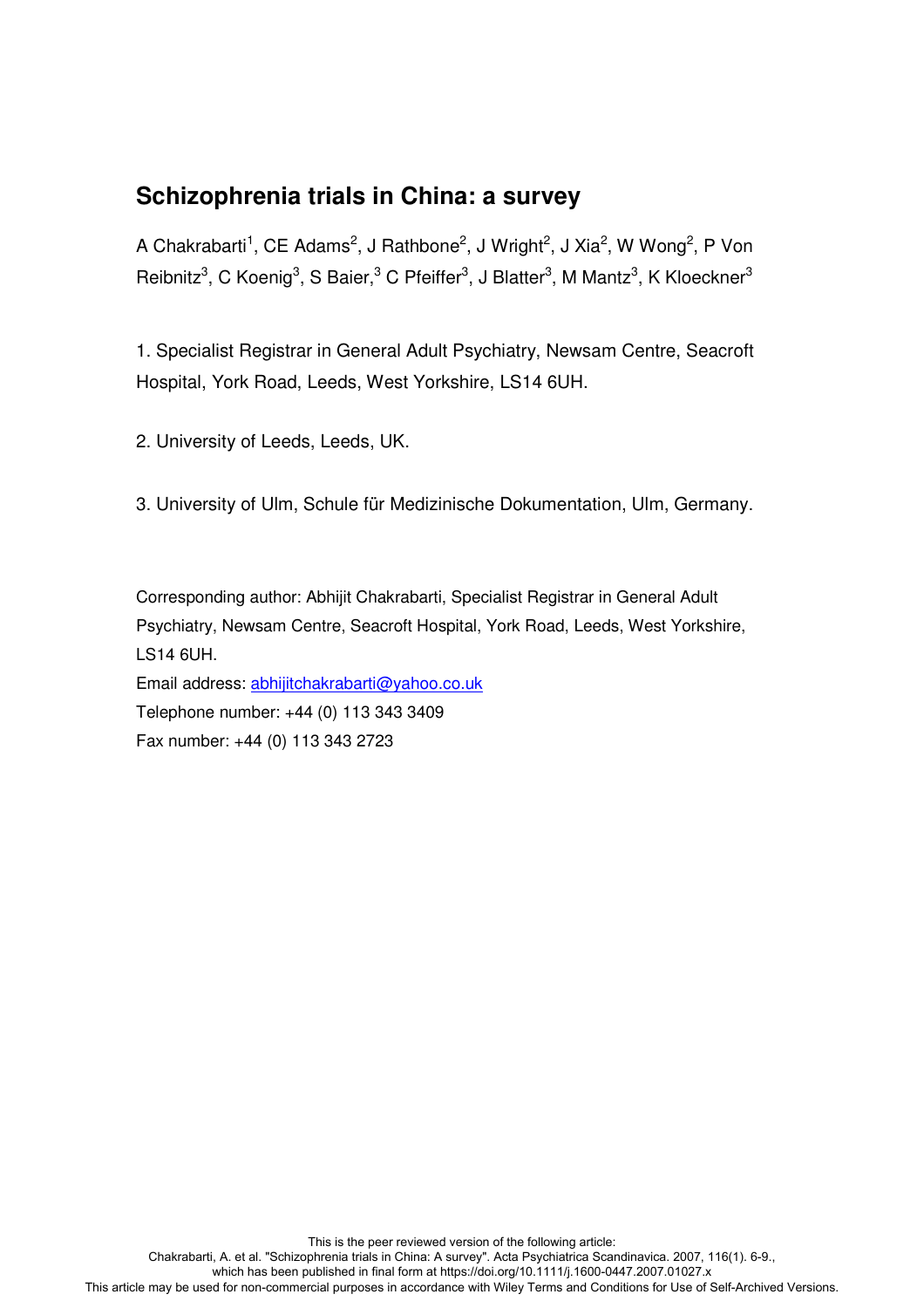## **Abstract**

**Introduction:** China's biomedical research activity is increasing and this literature is becoming more accessible online. Our aim was to survey all randomised control schizophrenia trials (RCTs) in one Chinese bibliographic database.

**Methods:** Chinese Academic Journals was electronically searched for RCTs and all relevant citations were also sought on PubMed to ascertain global accessibility.

**Results:** The search identified 3275 records, of which 982 were RCTs relevant to schizophrenia. 71% (699) could be found by using English phrases. All the main body of text of the 982 papers was in Mandarin. On average, these trials involved about 100 people, with interventions and outcome measures familiar to schizophrenia trialists world-wide. Four of the 982 records (<1%) were identified on PubMed.

**Conclusion:** Those undertaking systematic reviews should search the Chinese literature for relevant material. Failing to do this will leave the results of systematic reviews prone to random error, or bias or both.

**Keywords:** Schizophrenia, China, Randomized Controlled Trial.

#### **Significant outcomes:**

An ever-increasing number of schizophrenia trials are originating from China. The majority of these trials were researching recognizable drug and psychological treatments and using familiar outcome measures. Less than 1% of these trials were identified on PubMed.

#### **Limitations:**

Multiple publication was difficult to recognize. Manual searching of the Chinese journals was not preformed.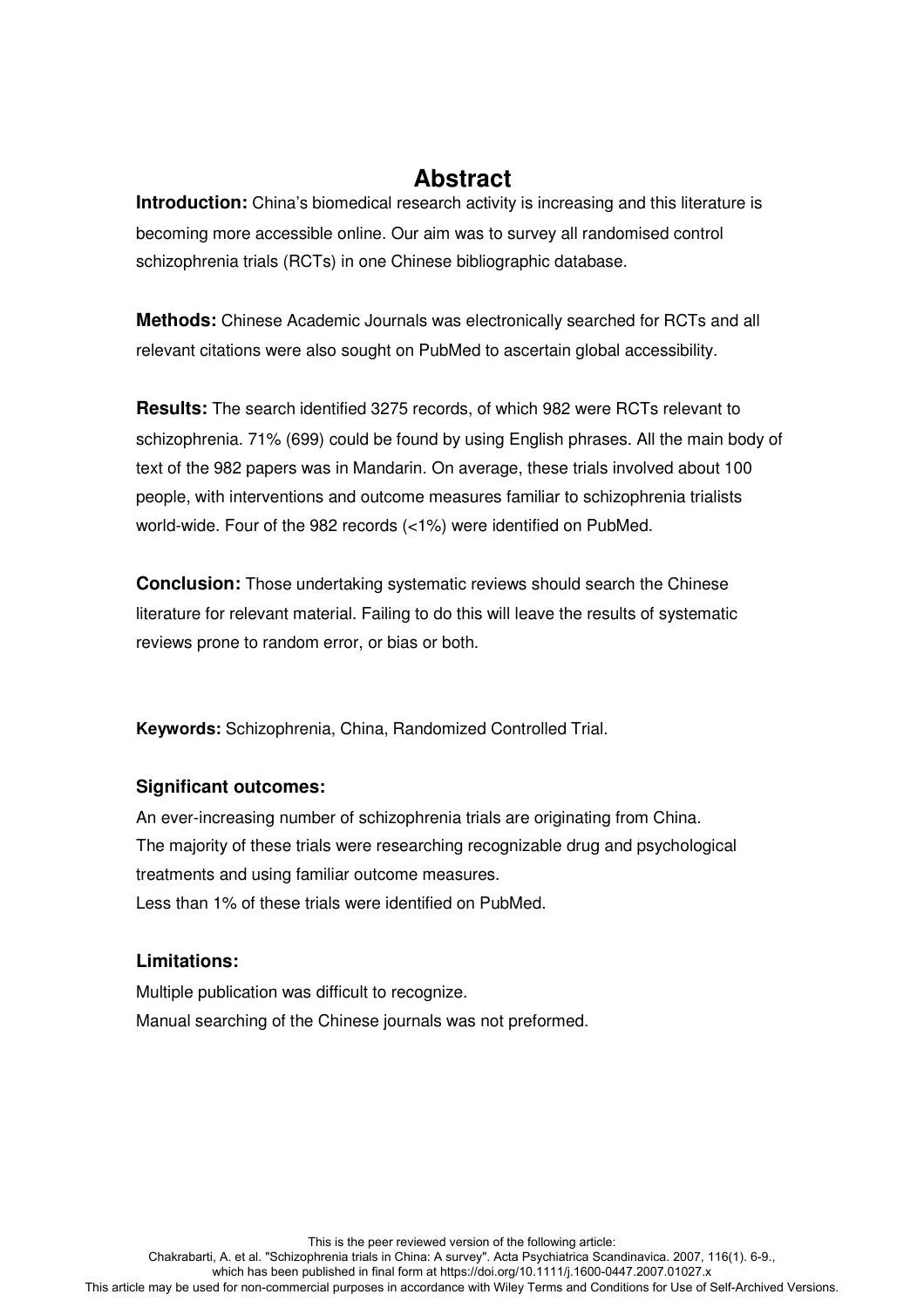### **Introduction**

The People's Republic of China is the most populous country in the world. With over 1.3 billion people (five times the population of the USA, three times that of the EU) (1) and with a life time prevalence of 1%, an estimated 1.3 million people in China suffer from schizophrenia. In China, recently, the total number of hospitals and clinics has expanded to over 300,000 and the number of practising doctors to 1.8 million. Developments such as almost doubling the life expectancy and dramatically lowering the infant mortality rate over the last 30 years, emphasizes the improvement in the country's health care (2). Also, over the last two decades China's economy has strengthened with the Gross Domestic Product (GDP) quadrupling since 1978 (2003 estimate).

It is known that the GDP is one key predictor of national output of schizophrenia trials (3). It seems likely that this expansion in health care and in the economy in China has been paralleled by research effort and output but, for those using English, the Chinese literature has not been easy to access. In the last few years, however, things have changed and more of the Chinese biomedical literature has become accessible. For example, CAJ (Chinese Academic Journals), a bibliographic database indexing the contents of 140 Chinese biomedical journals is now online (4) and can be searched through an English or Chinese interface with full text reports to download.

Previous studies have suggested that literature from less well known sources is not accessible to those searching only mainstream databases (5,6,7,8). For researchers undertaking systematic reviews of the effects of care for people with schizophrenia, failing to include relevant studies can lead to less precise results than would otherwise be possible, and, at worst, biased findings (9).

#### **Aim of the study**

To identify and survey all randomized trials in the CAJ relevant to the care of people with schizophrenia.

### **Material and Methods**

The Eastview Online CAJ was accessed initially on their one month free trial offer and though the University of Leeds' subscription thereafter. We searched CAJ in July 2005 (1994-present) in English using the phrase: ((antipsychotic OR antipsychotics OR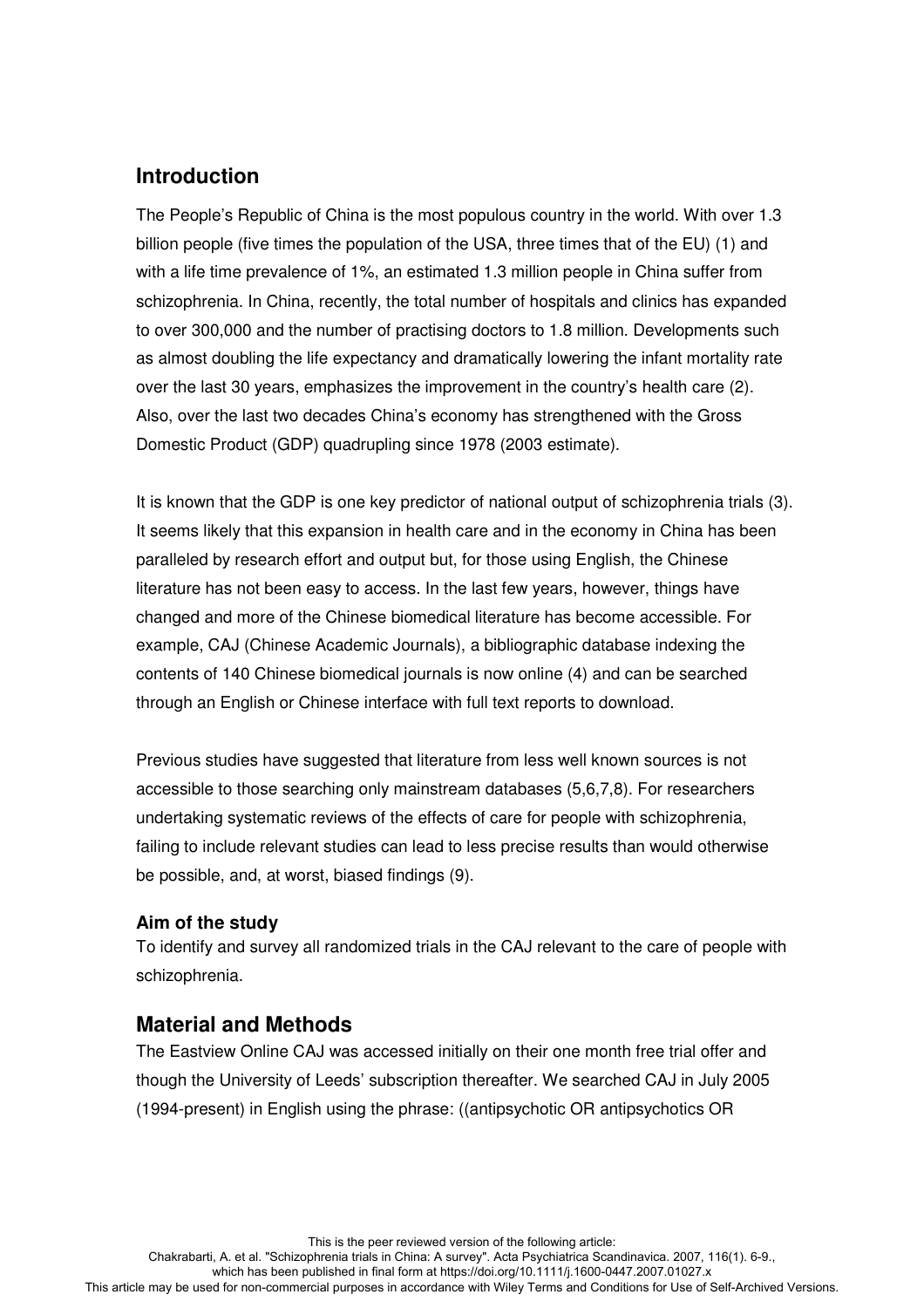extrapyram, OR psychosis OR psychotic OR schizophrenic OR tardive dyskinesia OR chronic schizophrenia) AND (randomi, OR double-blind, )) in the title or abstract. JX, a Chinese native speaker, translated English terms into traditional Chinese characters and repeated the search using the phrase: ((精神分裂症 OR 抗精神病的 OR 椎体外系 OR 精 神病 OR 患精神病的 OR 动作障碍 OR 慢性精神分裂症) AND (随机化 OR 随机选择 OR 双盲 OR 随机)) in title or abstract (see Table 1).

| 精神分裂症       | Schizophrenia         |
|-------------|-----------------------|
| 抗精神病的       | Antipsychotic         |
| 椎体外系        | Extrapyramidal        |
| 精神病         | Psychosis             |
| 患精神病的       | Psychotic             |
| 慢性精神分裂症     | Chronic schizophrenia |
| 随机化 or 随机选择 | Randomization         |
| 双盲          | Double blind          |
| 随机          | Randomly              |
| 动作障碍        | Tardive dyskinesia    |

**Table 1: Chinese translation of the English search terms**

Searching the CAJ database involved using the 'advanced search' screen to build search strings with the familiar Boolean operators, and/or/not (i.e. to combine the search terms). This screen, allows use of the 'search in keywords' to collectively scan title, keyword and abstract fields and displays all details of results.

We then downloaded records, managed them within a MS Access database and removed duplicates. Records were manually scanned for randomized control trials or controlled clinical trials (studies likely to have been randomized but in which description of allocation is unclear) relevant to the care of people with schizophrenia by CK, PR and AC, who all worked independently. This selection was reliable (kappa 0.98). Then CK, PR and AC working together, extracted data on the content and quality of the schizophrenia trials. WW and JX, Chinese native speakers, repeated this for studies only in Mandarin. Finally, MEDLINE (PubMed) database was examined, in order to ascertain how many records of these schizophrenia trials from CAJ were disseminated in PubMed.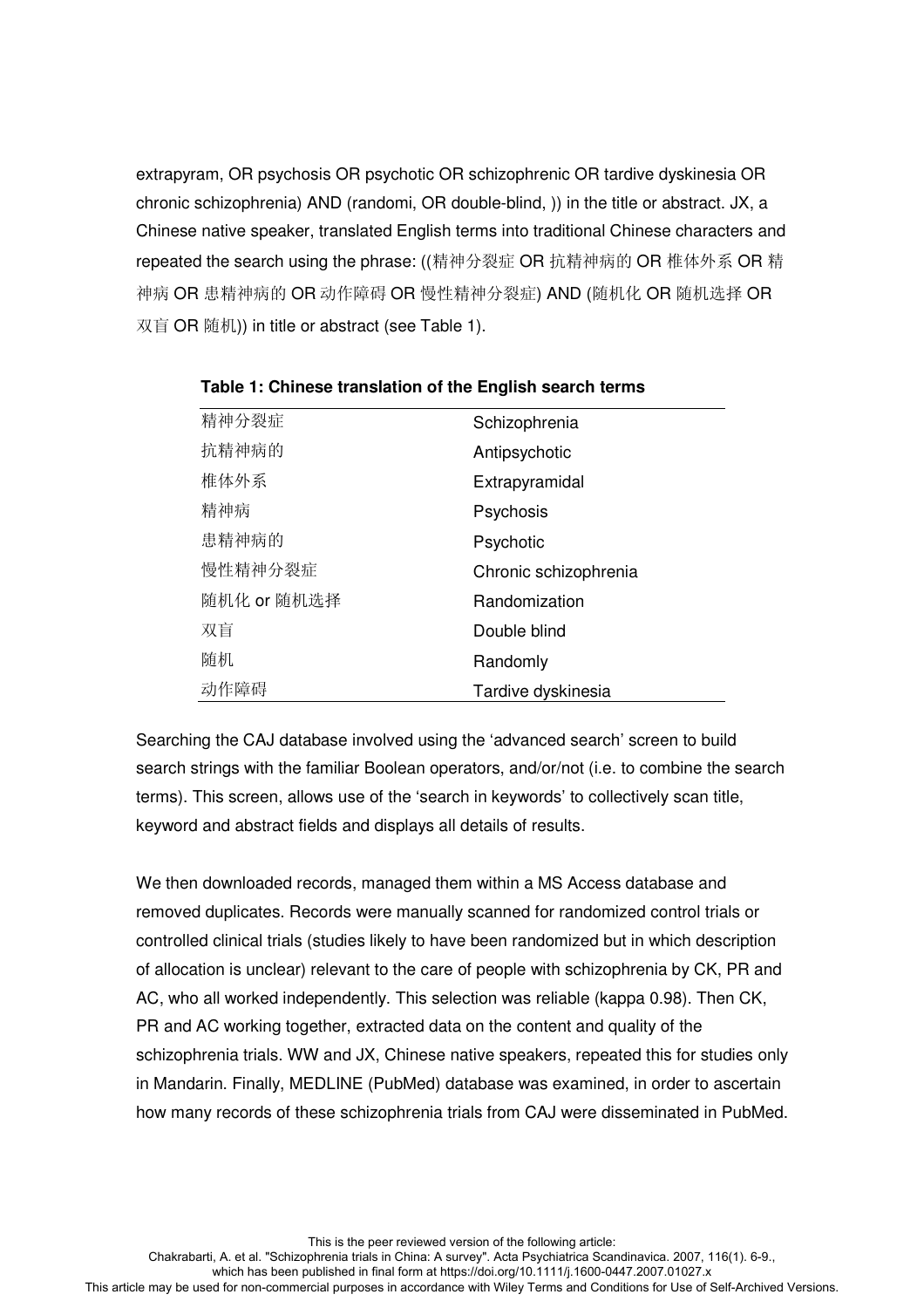### **Results**

The search identified 3275 records. After checking for duplicates and relevance we found a total of 982 records that reported randomized studies relevant to schizophrenia. Of these, 29% (283) were identified by solely the Mandarin phrases but 71% (699) could be found by using English phrases (Figure 1). Twenty seven percent of records were solely in Mandarin. An English record predicted an English abstract in the full text of the paper, but all the main body of text of the 982 papers was in Mandarin. Using data from the Cochrane Schizophrenia Group's comprehensive register of trials (10) we calculated the proportions of all schizophrenia trials that originate from China in recent years (Figure 2.).

The average number of people in these Chinese schizophrenia trials was about 100 (mean 98.6, SD 96.2, range 11-1471, median 78, mode 60). The most common drug interventions under evaluation were clozapine (28%), risperidone (24%), chlorpromazine (14%), quetiapine (7%) and haloperidol (5%), but, over the last 4 years, 45% of schizophrenia trials in CAJ involved psychological interventions. The most common outcome scales used in all these trials were familiar to researchers world-wide (BPRS - 38%, TESS - 36%, PANSS - 25%, SANS - 20%, SAPS - 8%, SDSS - 6%).

PubMed, the service of the US National Library of Medicine, includes over 16 million citations from MEDLINE and other life science journals. MEDLINE, the largest component of PubMed, covers over 4,800 journals from more than 70 different countries (11). We found only four out of 982 reports (<1%) of these Chinese schizophrenia trials in PubMed.

### **Discussion**

CAJ is only one of an increasing number of substantial Chinese biomedical literature databases (12) and, even within it, our search was limited. It is feasible that the improved China National Knowledge Infrastructure (CNKI) format for CAJ would be yet more productive. We also could have experienced some double counting because of not recognizing multiple publication. We have not manually searched any Chinese medical journals listed in CAJ to ascertain what proportion of trials our electronic search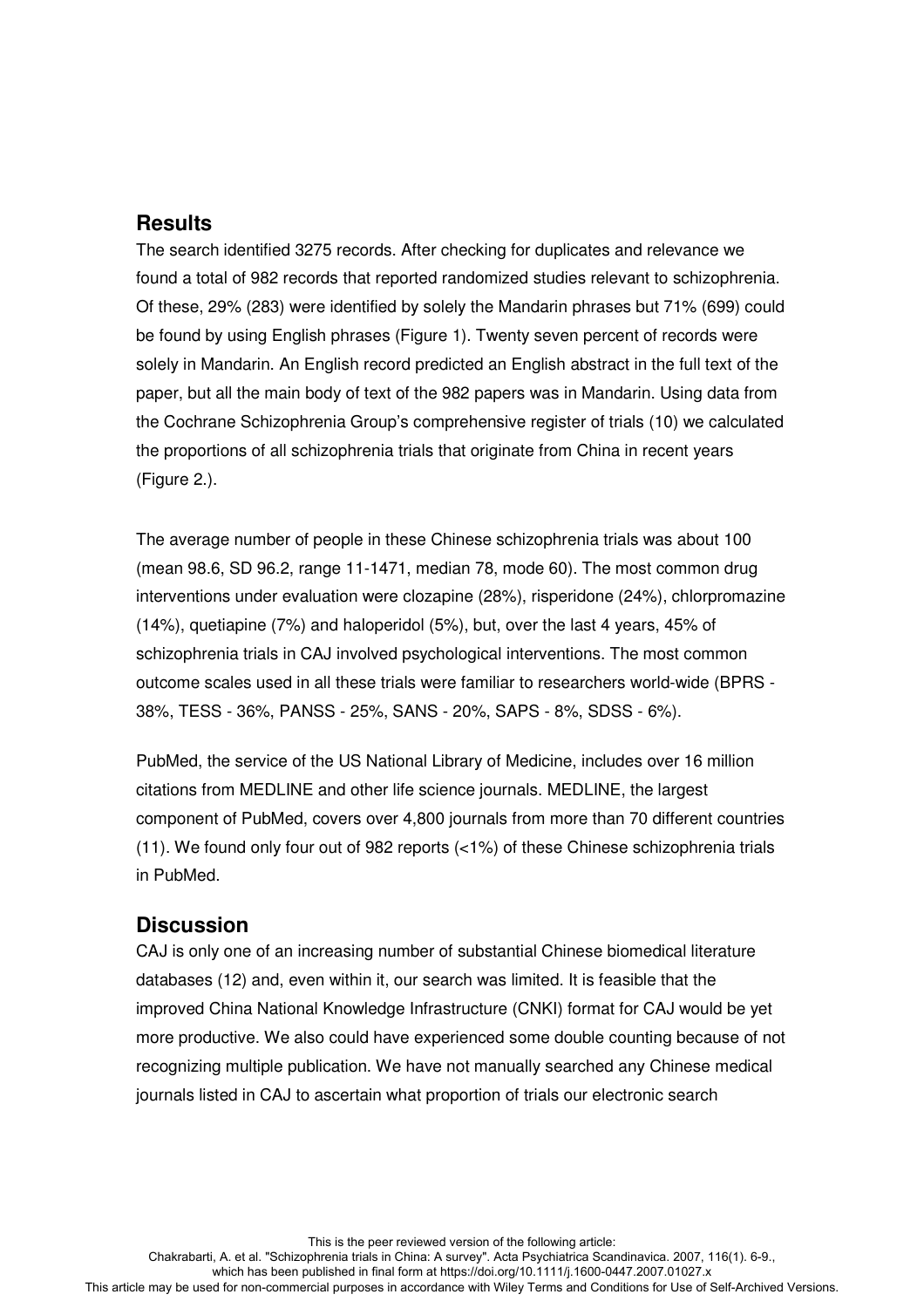identified. It is also possible we have not identified some schizophrenia trials from China published in Western journals.

Nevertheless, this study suggests that an ever-increasing number of randomized trials relevant to people with schizophrenia originate from China. About one quarter of the world's population of people with schizophrenia is Chinese. This study suggests that, in the last few years, at least the same proportion of all reports of randomized trials relevant to this group can be readily identified in the Chinese literature.

Our survey could not go beyond identifying studies that seemed to be randomized trials. We know of work suggesting how Chinese studies may use methodological descriptions such as 'randomized' liberally (13,14).

Even if this is so, and a higher than average proportion of what we have identified is not of good quality, it is currently difficult to ascertain which of the hundreds of studies are indeed of value. We argue, all should be considered by those undertaking systemic reviews. In addition, if this scientific activity in China reflects that seen in the plastics and electronic industry, a period of variable quality will be followed by systematic improvements and then dominance of the field (15).

These Chinese trials are, on average, larger than their counterparts from other countries (16). Several investigate interventions not commonly evaluated elsewhere, such as traditional Chinese medicines (17) and Morita therapy (18) and highlight effects of potentially valuable treatments not known to the rest of the world. However, by far the majority of the studies we identified were evaluating recognizable drug and psychological treatments and measuring outcomes in familiar ways.

Systematic reviews are now important influences on practice, being an integral part of guidelines (19). If the results of randomized trials originating from the People's Republic of China do not fundamentally differ from trials from other parts of the world, omitting them from systematic reviews may result in losing opportunities to identify real evidence of benefit or harm (Type II errors) (9). If, however, the results of trials from China are different from those more familiar to the rest of the world, reviews using only more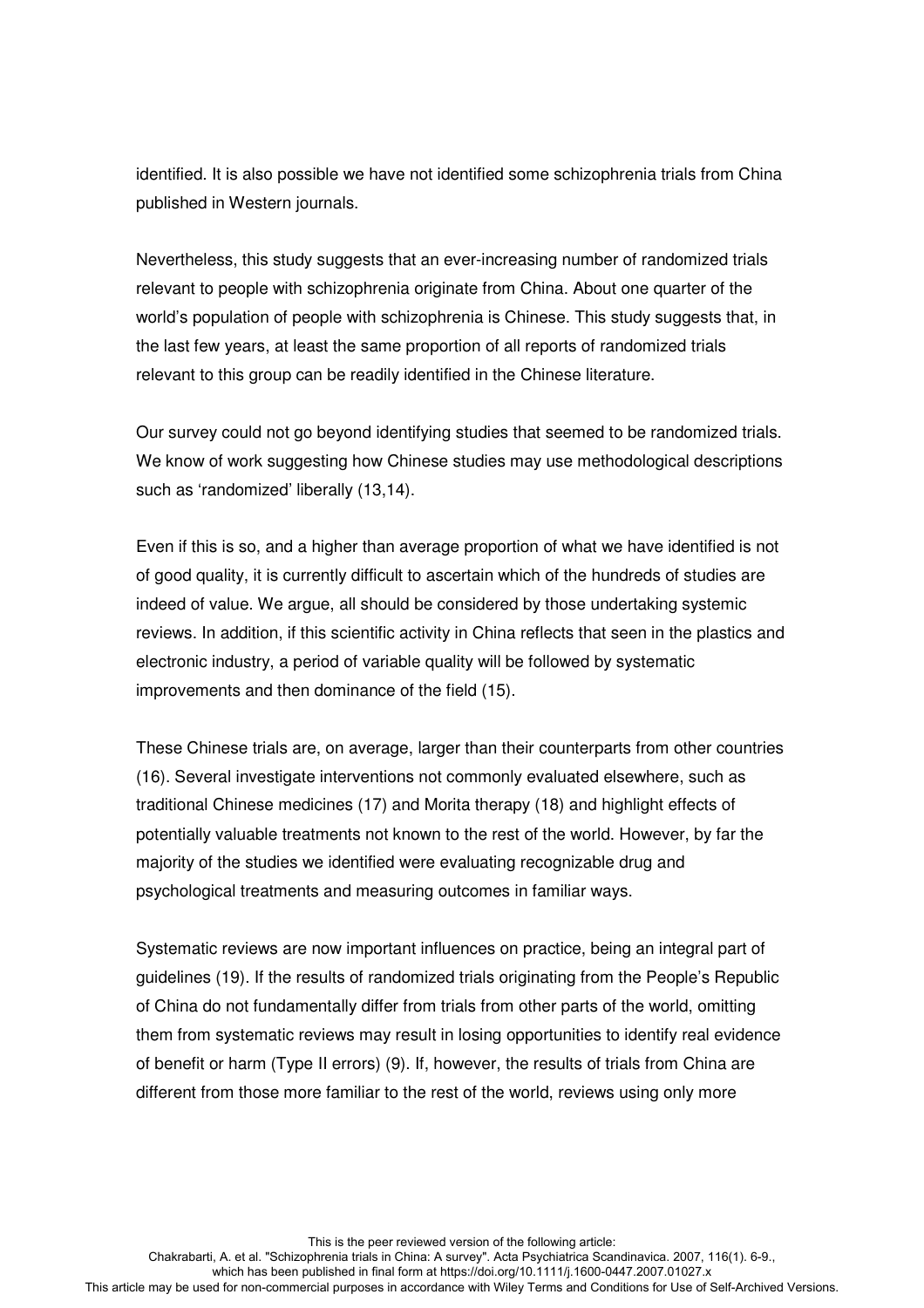accessible studies could be biased and misleading (Type I errors) (9). At present all we can be sure of is that this large body of evidence is relevant and should be considered.

# **Acknowledgements**

The Yorkshire Deanery, Leeds, West Yorkshire, England.

# **Declaration of Interest**

None.

All statistical analysis was performed at the University of Leeds.

# **Author's Contributions**

AC: helped create the data set, analyse results, format and write the paper.

CA: thought of the study, helped create the data set, analyse results, format and write the paper.

JR: searching, downloading and extracting data, cross checking and formatting data.

JW: searching, downloading.

JX: extracting data in Mandarin.

WW: extracting data in Mandarin.

CK, SB, CP, JB, MM, KK, PV: downloading and extracting data, cross checking and formatting data, helped create the data set and analyse results.

# **References**

- 1. NATIONMASTER.COM. People statistics. (http://www.nationmaster.com/grapht/peo\_pop-people-population - accessed November 2005).
- 2. WHO REGIONAL OFFICE FOR THE WESTERN PACIFIC. China health situation. http://www.wpro.who.int/countries/chn/health\_situation.htm (accessed June 2006).
- 3. MOLL C, GESSLER U, BARTSCH S, EL-SAYEH HG, FENTON M, ADAMS CE.

which has been published in final form at https://doi.org/10.1111/j.1600-0447.2007.01027.x This article may be used for non-commercial purposes in accordance with Wiley Terms and Conditions for Use of Self-Archived Versions.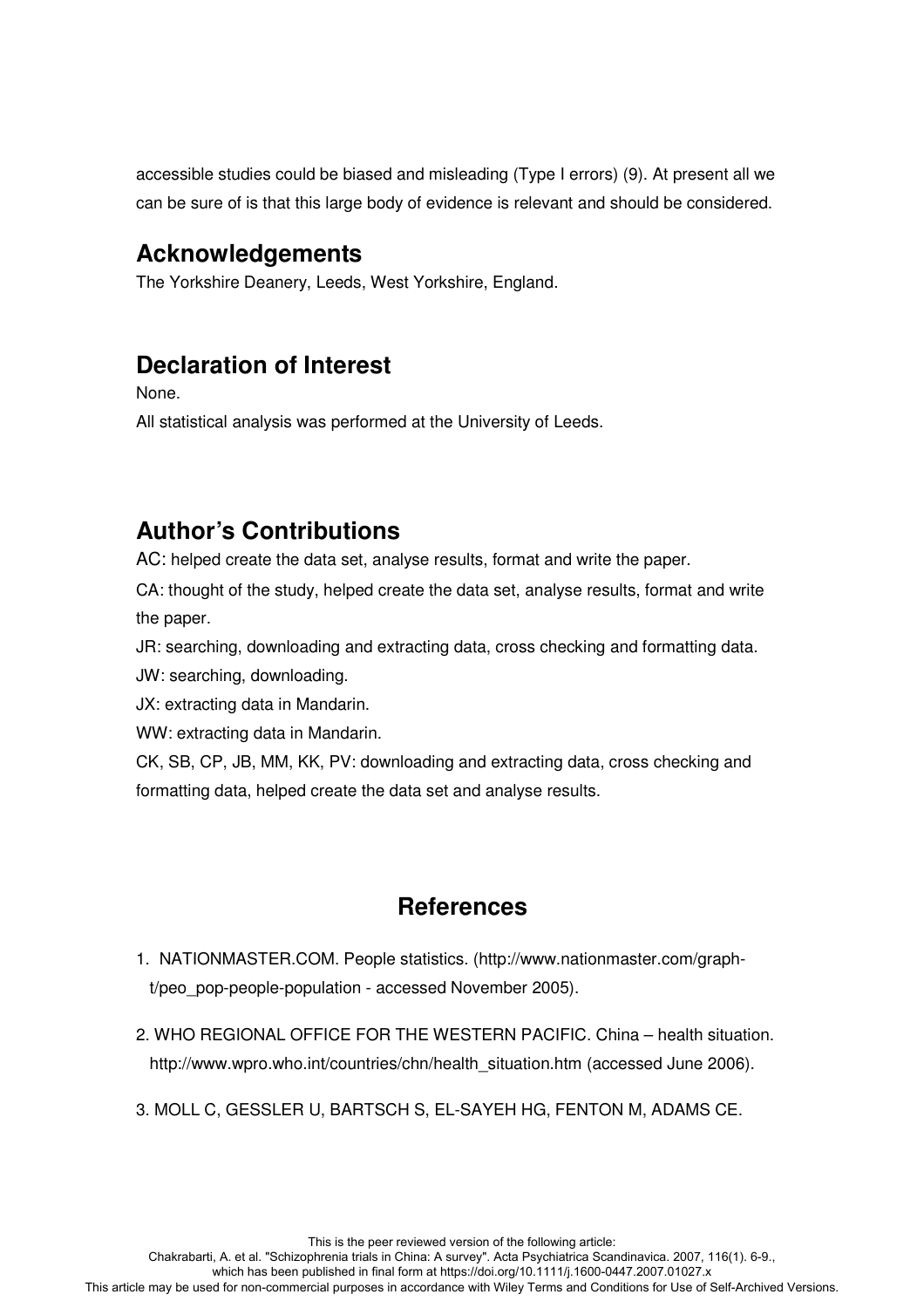Gross Domestic Product (GDP) and productivity of schizophrenia trials: an ecological study. BMC Med Res Methodol 2003;**3**:18

- 4. EAST VIEW INFORMATION SERVICES. Russian Books, Standards, Periodicals, Microforms online. http://china.eastview.com/kns50/Navigator.aspx?ID=1 (accessed June 2006).
- 5. FURUKAWA TA, INADA T, ADAMS CE, McGUIRE H, INAGAKI A, NOZAKI S*.* Are the cochrane group registers comprehensive? A case study of Japanese psychiatry trials. BMC Med Res Methodol 2002;**2**:6
- 6. KELE I, BERECZKI D, FURTADO V, WRIGHT J, ADAMS CE. Searching a biomedical bibliographic database from Hungary--the 'Magyar Orvosi Bibliografia'. Health Info Libr J 2005;**22**:293-5.
- 7. KUMAR A, WRIGHT J, ADAMS CE. Searching a biomedical bibliographic database from the Ukraine: the Panteleimon database. Health Info Libr J 2005;**22**:223-7.
- 8. MCDONALD S. Improving access to the international coverage of reports of controlled trials in electronic databases: a search of the Australasian Medical Index. Health Info Libr J 2002;**19**:14-20.
- 9. SONG F, EASTWOOD AJ, GILBODY S, DULEY L, SUTTON AJ. Publication and related biases. Health Technol Assess 2000;**4**:1-115.
- 10. THE COCHRANE COLLABORATION. The Cochrane Library 2006, Issue 2. http://www3.interscience.wiley.com/cgibin/mrwhome/106568753/HOME?CRETRY=1&SRETRY=0 (accessed June 2006).
- 11. DEPARTMENT OF HEALTH & HUMAN SERVICES, U.S.N.L.o.M. Entrez Pubmed. http://www.ncbi.nlm.nih.gov/entrez/query.fcgi?DB=pubmed (accessed June 2006).
- 12. XIA J, WRIGHT J, ADAMS CE. Five large Chinese biomedical bibliographic databases: accessibility and coverage. Currently in press: Health Info Libr J.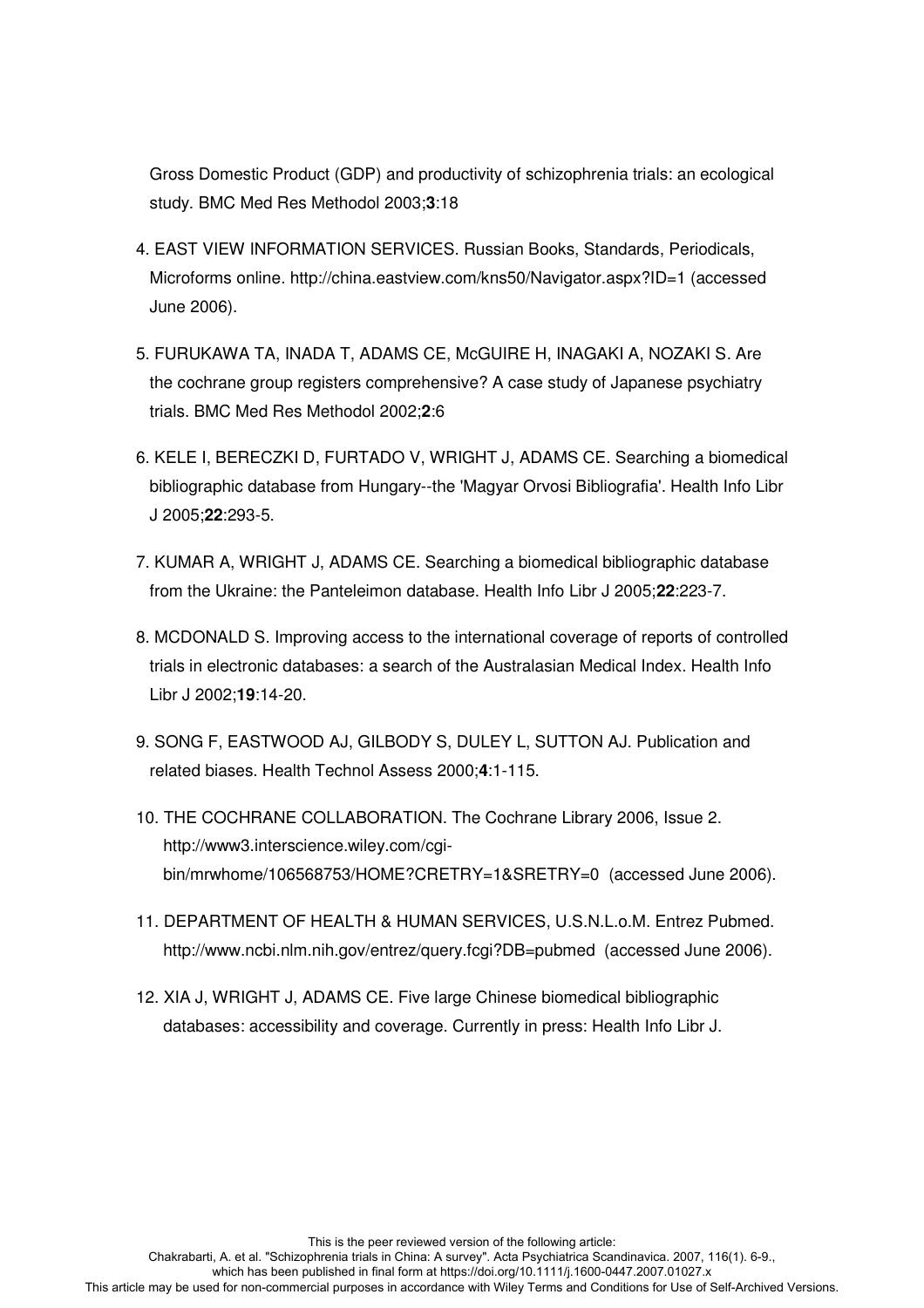- 13. BIAN ZX, LI YP, MOHER D et al. Improving the quality of randomized controlled trials in Chinese herbal medicine, part I: clinical trial design and methodology. Zhong Xi Yi Jie He Xue Bao 2006;**4**:120-9.
- 14. WU TX, LI YP, LIU GJ et al. Investigation of authenticity of 'claimed' randomized controlled trials (RCTs) and quality assessment of RCT reports published in China. Presented at XIV Cochrane Colloquium Dublin, Ireland, October 23-26, 2006.
- 15. ZHU YP, LIU G, WU XY. Statistical report of Chinese electronic product quality index- third quarter. Electronics Quality 1997;**12**:5-6.
- 16. THORNLEY B, ADAMS C. Content and quality of 2000 controlled trials in schizophrenia over 50 years. BMJ 1998;**317**:1181-4.
- 17. RATHBONE J, ZHANG L, ZHANG M, XIA J, LIU X, YANG Y. Chinese herbal medicine for schizophrenia. Cochrane Database Syst Rev 2005; Oct **19;(4)**:CD003444.
- 18. HE Y, LI C. Morita therapy for schizophrenia. Cochrane Database Syst Rev 2007; Jan **24;(1)**:CD006346.
- 19. COOK DJ, GREENGOLD NL, ELLRODT AG, WEINGARTEN SR. The relation between systematic reviews and practice guidelines. Ann Intern Med 1997; **127**:210- 6.